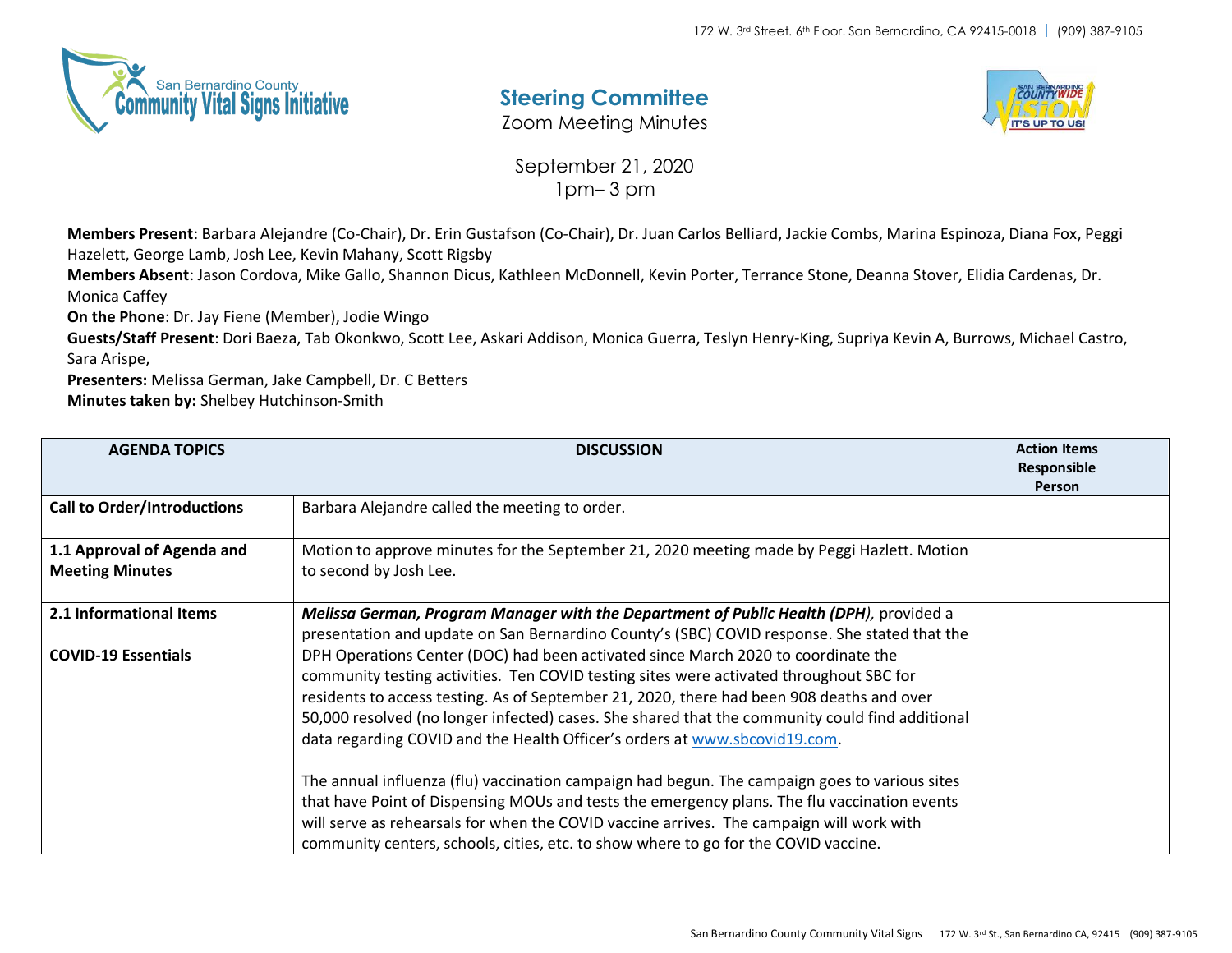|                        | Flu shots will be available at no charge and no appointment is necessary. Residents of SBC are<br>encouraged to get a flu shot this year as hospitals are anticipating a rush of patients in the<br>emergency room as there may be some confusion between COVID symptoms and flu symptoms.<br>Melissa stated that there would be information on the website that provides options for IEHP,<br>pharmacies, and county locations where residents can get vaccinations. The goal is to get as<br>many people vaccinated as possible.                                                                                                  |  |
|------------------------|-------------------------------------------------------------------------------------------------------------------------------------------------------------------------------------------------------------------------------------------------------------------------------------------------------------------------------------------------------------------------------------------------------------------------------------------------------------------------------------------------------------------------------------------------------------------------------------------------------------------------------------|--|
|                        | Jake Campbell, Data Manager with DPH presented a data report on COVID & community<br>disparities. He explained the current COVID testing information on the dashboard that showed<br>the onset date when COVID symptoms appeared, as well as the date that a patient received a<br>COVID test. He demonstrated the data breakdown by demographics. Melissa German asked if a<br>person took multiple COVID tests, would the ensuing results count as multiple test entries, Jake<br>confirmed that they would. Much of the ethnicity information is unavailable, as many groups did<br>not provide this information during testing. |  |
| 2.2 COVID and Equity   | Dr. Cherina Betters presented on Equity and Community Perspectives. She spoke on the<br>differences between ethnicity and race along with the effects of COVID-19 pandemic on social<br>activism, and the political climate. Dr. Betters also demonstrated how equitable leadership in the<br>community is the biggest way to make an impact to address community inequities.                                                                                                                                                                                                                                                       |  |
| 2.3 Steering Committee | Barbara Alejandre shared an infographic image of the county's "Roadmap to Equity in San<br>Bernardino County". She highlighted the county's planning process and explained how it will<br>create a broad range of choices for residents in how they live, work, and play. A current focus is<br>on the issue of racism and the African-American community. George Lamb explained that the<br>goal of the Equity team was to help educate how individuals can approach the conversation of<br>race and ethnicity. He asked for input from the SC meeting attendees on how collectively this<br>could be achieved.                    |  |
|                        | Josh Lee briefly shared how inequities in the built environment was relevant to the meeting's<br>equity discussion. He stated that policy-level actionable items are developed in a scope of work<br>to include planning, housing, and transportation, and that it had been in progress before the<br>nation's current dialogue on racism and social justice. Josh asked the SC members to support the<br>opposition letter to the California High-Speed Rail Authority for the proposed intermodal facility                                                                                                                        |  |